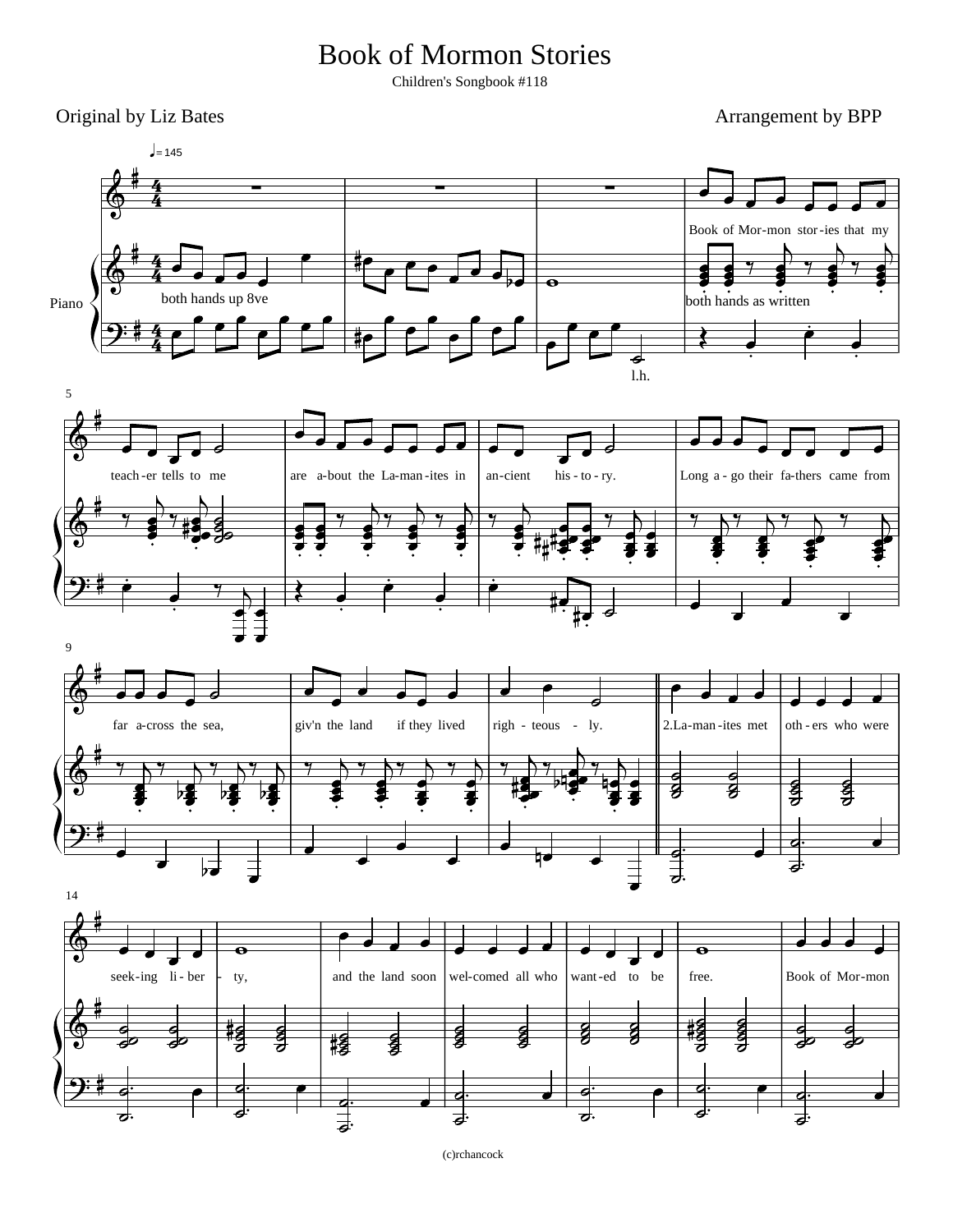







 $\sqrt{2}$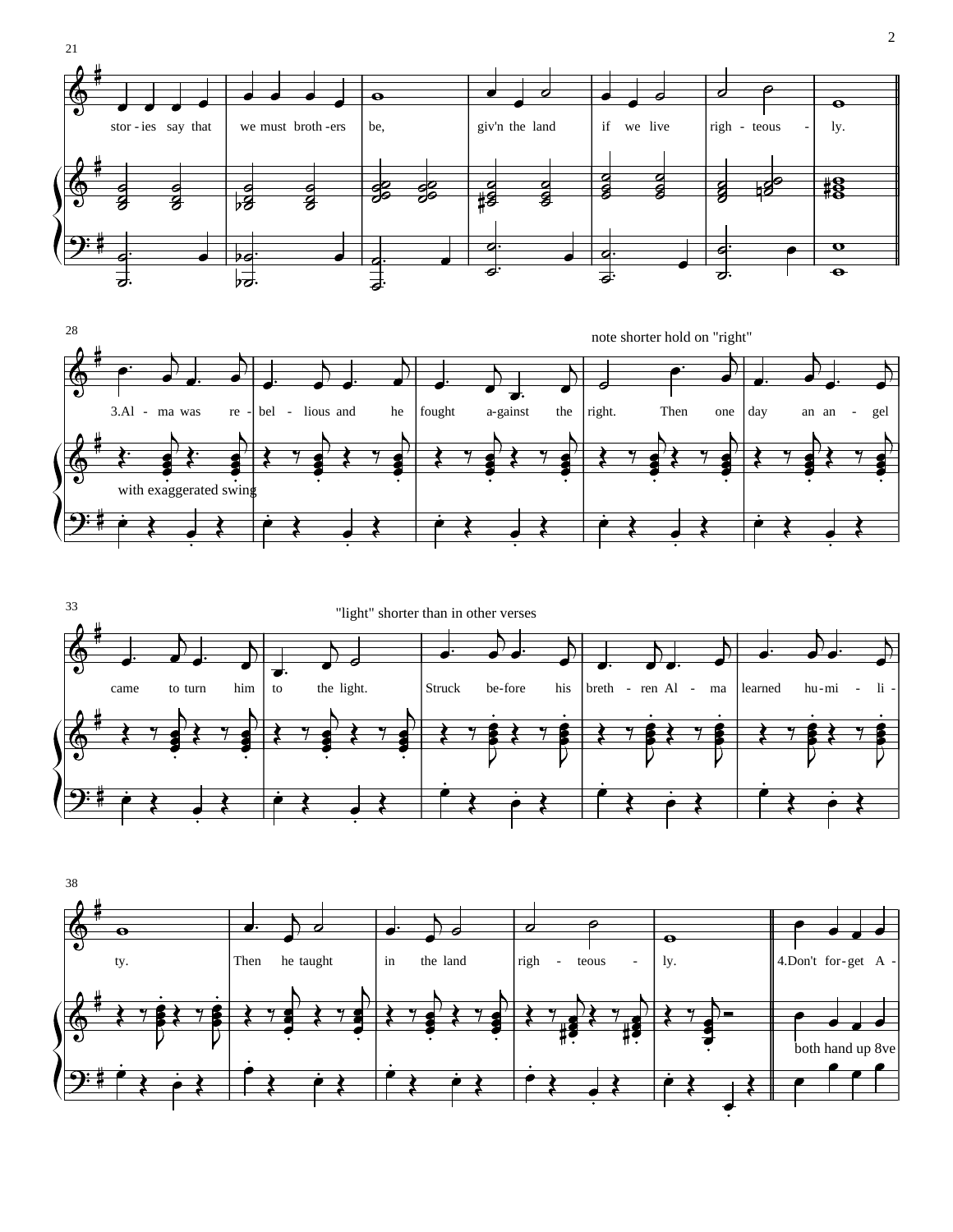





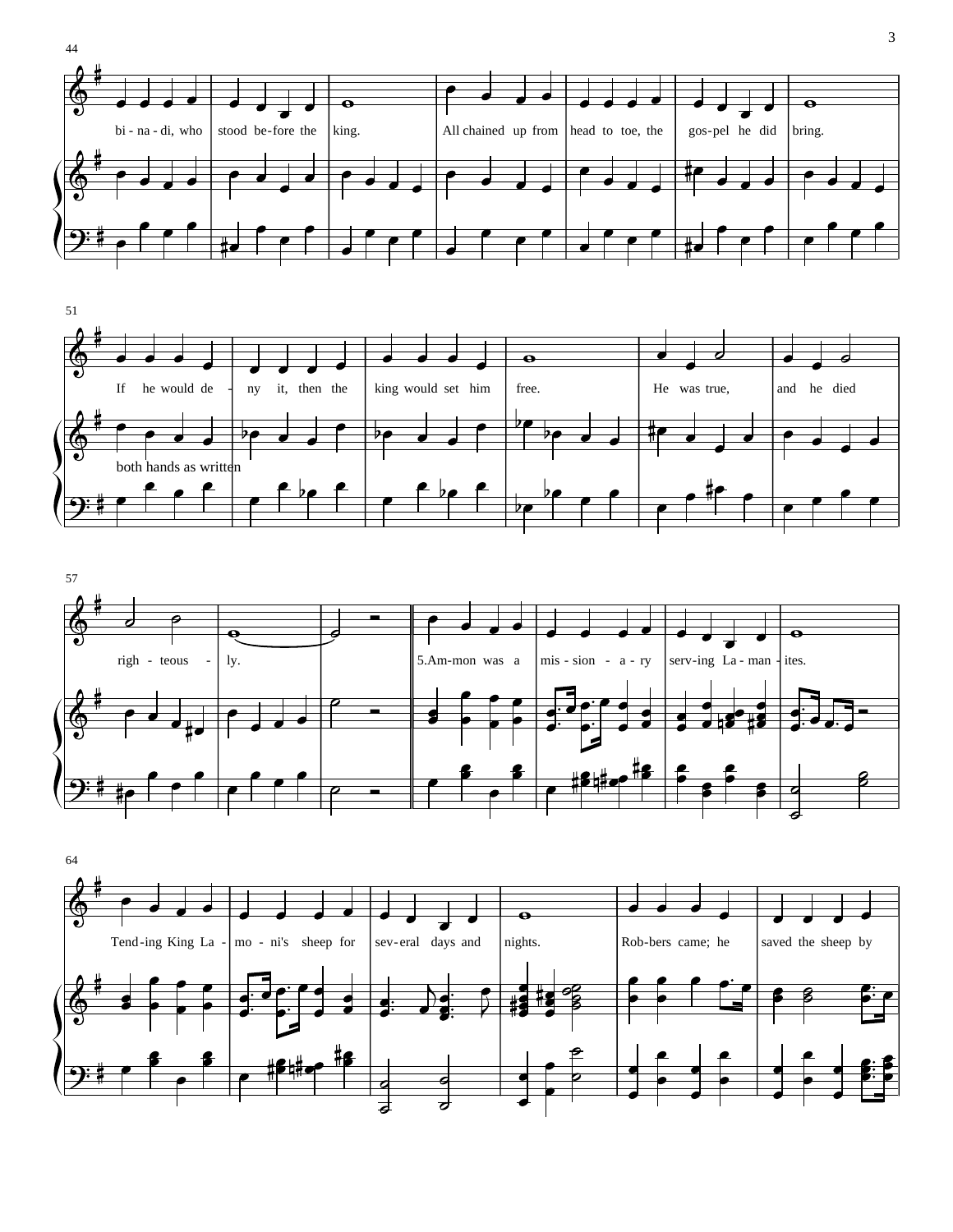





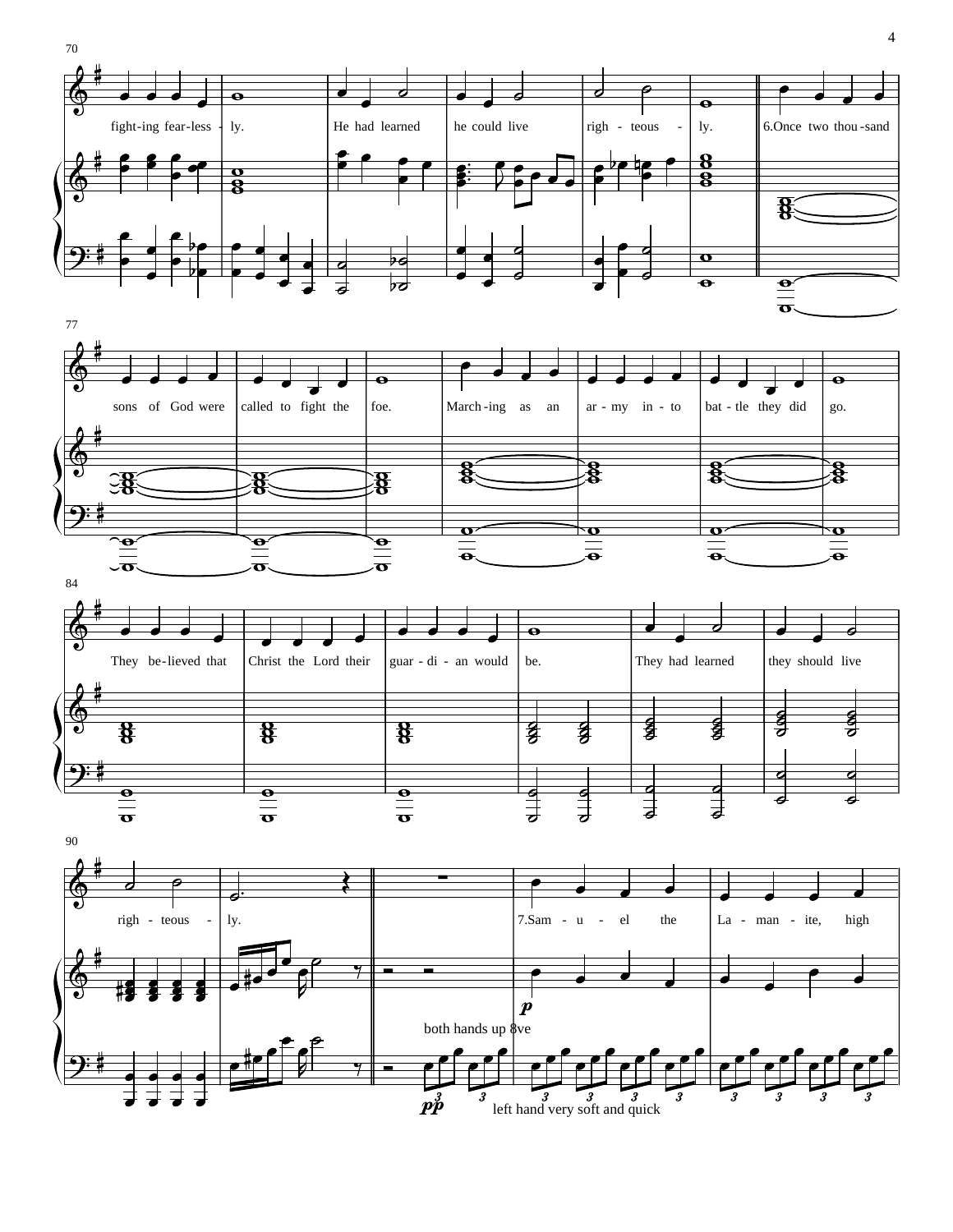







5